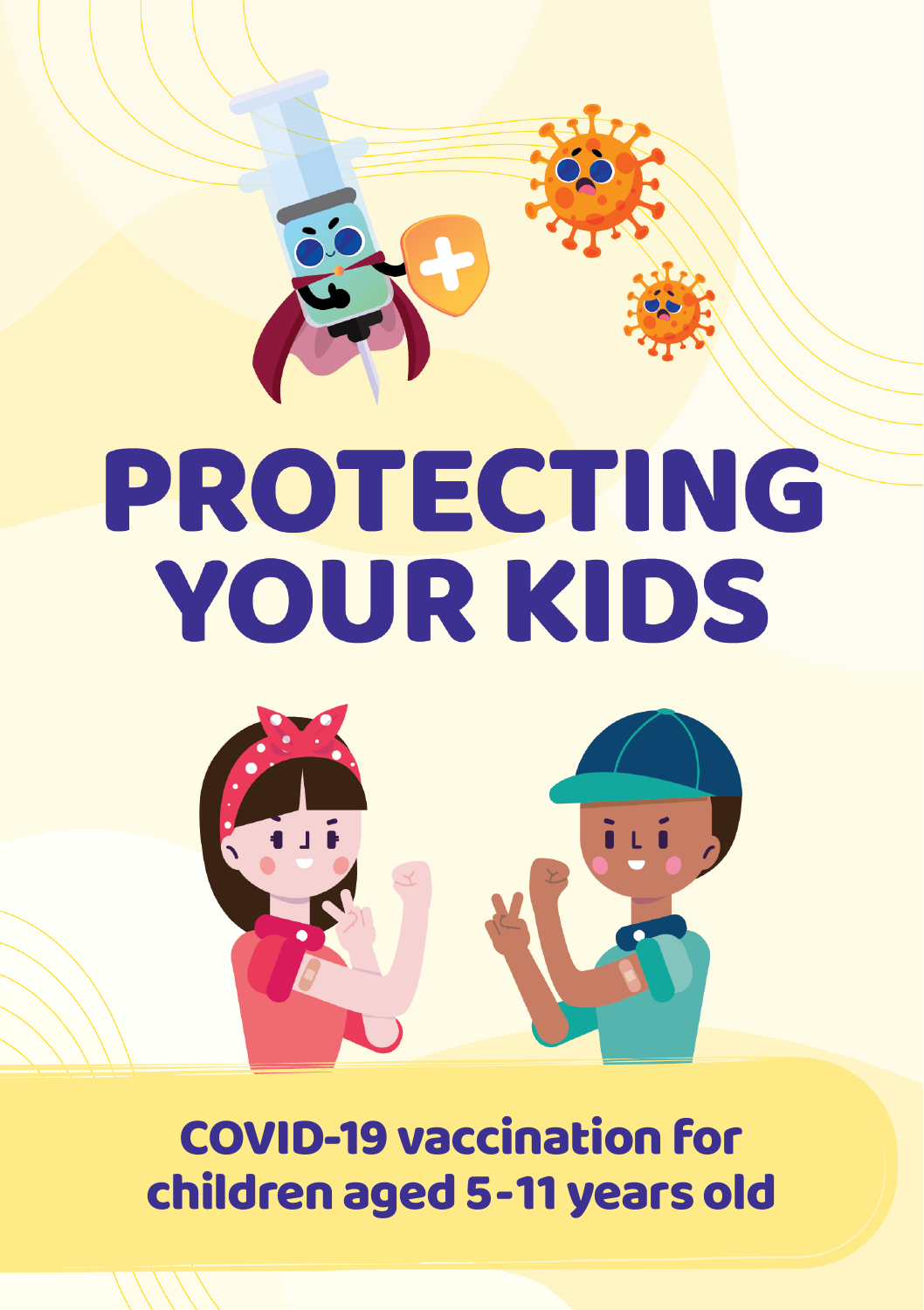#### What is COVID-19? 1



range from mild to severe disease. • Spread is mainly through droplets, airborne particles, or touching contaminated surfaces.

• COVID-19 is a respiratory illness that can

- Symptoms appear 2 to 14 days after exposure, and can include fever, cough, shortness of breath, sore throat, runny nose or loss of smell or taste. Complications can include respiratory failure, heart attacks, blood clots and other long-term problems.
- Children who get infected with COVID-19 can develop serious complications like Multisystem Inflammatory Syndrome (MIS-C).

#### Why should your child be vaccinated? 2



- Vaccination can help reduce the risk of infection and severe disease in children.
- Children also spend a lot of time in schools or preschools where infections can spread quickly as they interact with other children.
- Vaccination will further reduce the risk of transmission in schools, and disruptions to education as well as co-curricular activities.
- It will also reduce the risk of transmission within households.

# 3 Safety and efficacy of vaccine for your child

- All vaccines used in Singapore comply with World Health Organisation (WHO) guidelines, and are assessed by the Health Sciences Authority (HSA) to ensure quality, safety and efficacy standards are met.
- The overall safety profile of the Pfizer-BioNTech/Comirnaty vaccine was observed to be comparable to that seen in adults and adolescents.
- Phase 3 trial done on 2,186 children showed very strong efficacy of 90.7% against symptomatic infection, and observed no serious adverse events related to vaccination for children.
- Both the HSA and the EC19V have assessed that the benefits of the Pfizer-BioNTech/Comirnaty vaccine outweigh the risks when used in a paediatric dosage (10 micrograms) for children aged 5–11 years, especially in the current setting of ongoing community transmission.
- COVID-19 vaccination dosage of 10mcg for children 5–11 years old will be based on age, not weight of children.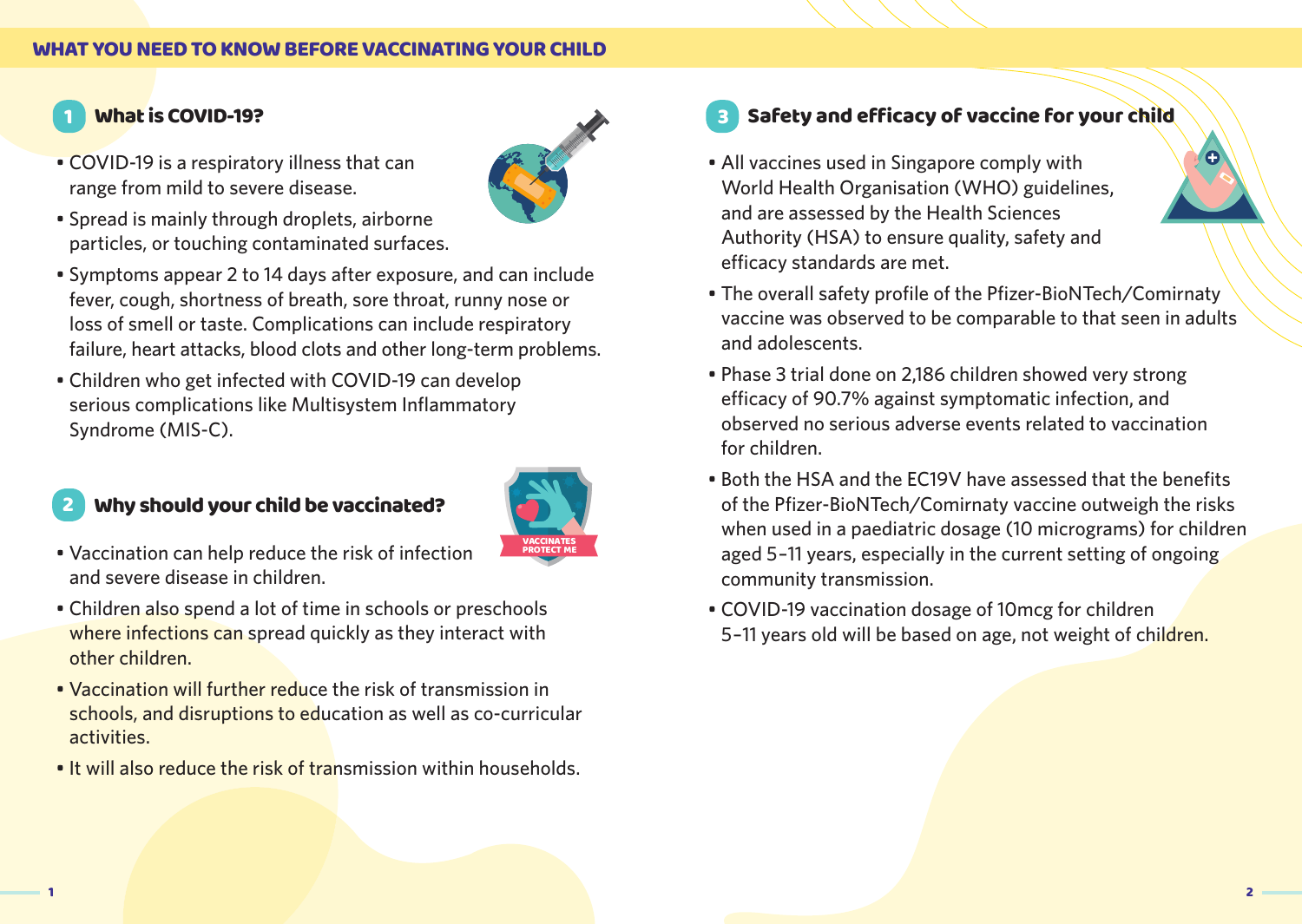### **Risk Factors**

- The number of children who have been infected with COVID-19 has been increasing along with the number of community cases. Since 15 Oct 2021, more than 10,000 children aged 0–11 years had been infected with COVID-19.
- Risk factors for COVID-19 infection are young age, chronic co-morbidity, obesity and high inflammatory markers.
- Although children have a low risk of severe disease, some of those infected with COVID-19 have developed life-threatening disease and severe late complications, such as MIS-C and required treatment in the intensive care unit (ICU).

### Does COVID-19 vaccine cause myocarditis or pericarditis? <sup>5</sup>



- Severe allergic reactions of mRNA vaccines are rare. The national incidence rate of anaphylaxis for individuals aged 12-19 years is 0.40 per 100,000 doses.
- Serious health events like myocarditis (inflammation of the heart muscle) and pericarditis (inflammation of the outer lining of the heart) are also rare.
- Majority of the individuals who developed myocarditis or pericarditis had mild disease, responded well to the treatment and recovered.
- In contrast, MIS-C (inflammation of multiple organs which can include the heart) after COVID-19 is more common (more than 60 per 100,000 persons infected).

#### ENSURE YOUR CHILD IS ELIGIBLE FOR THE VACCINATION

# 6 Who should or should not get the vaccine?

- Your child should **NOT** get this vaccine if he/she had a high risk allergic reaction (including anaphylaxis) to a prior dose of this vaccine if it occurred within 4 hours of vaccination, or if he/she has a known allergy to any ingredients in this vaccine such as Polyethylene glycol (PEG).
- If your child had an allergy or anaphylactic reaction to other vaccines,he/she **CAN** receive this vaccine without the need for an allergist's review.
- If your child has cancer and is on active chemotherapy, you should consult your child's cancer specialist on the best time for your child to be vaccinated.
- Children with weakened immune systems, either from illness or medication, may still receive the vaccine because it isn't a live vaccine (i.e. a vaccine that uses a weakened form of a germ or virus to prompt an immune response). It is even more important for them to be protected against COVID-19 infection.
- For children who had COVID-19 infection, they would be recommended for 1 dose of COVID-19 vaccine 3 months after the infection.

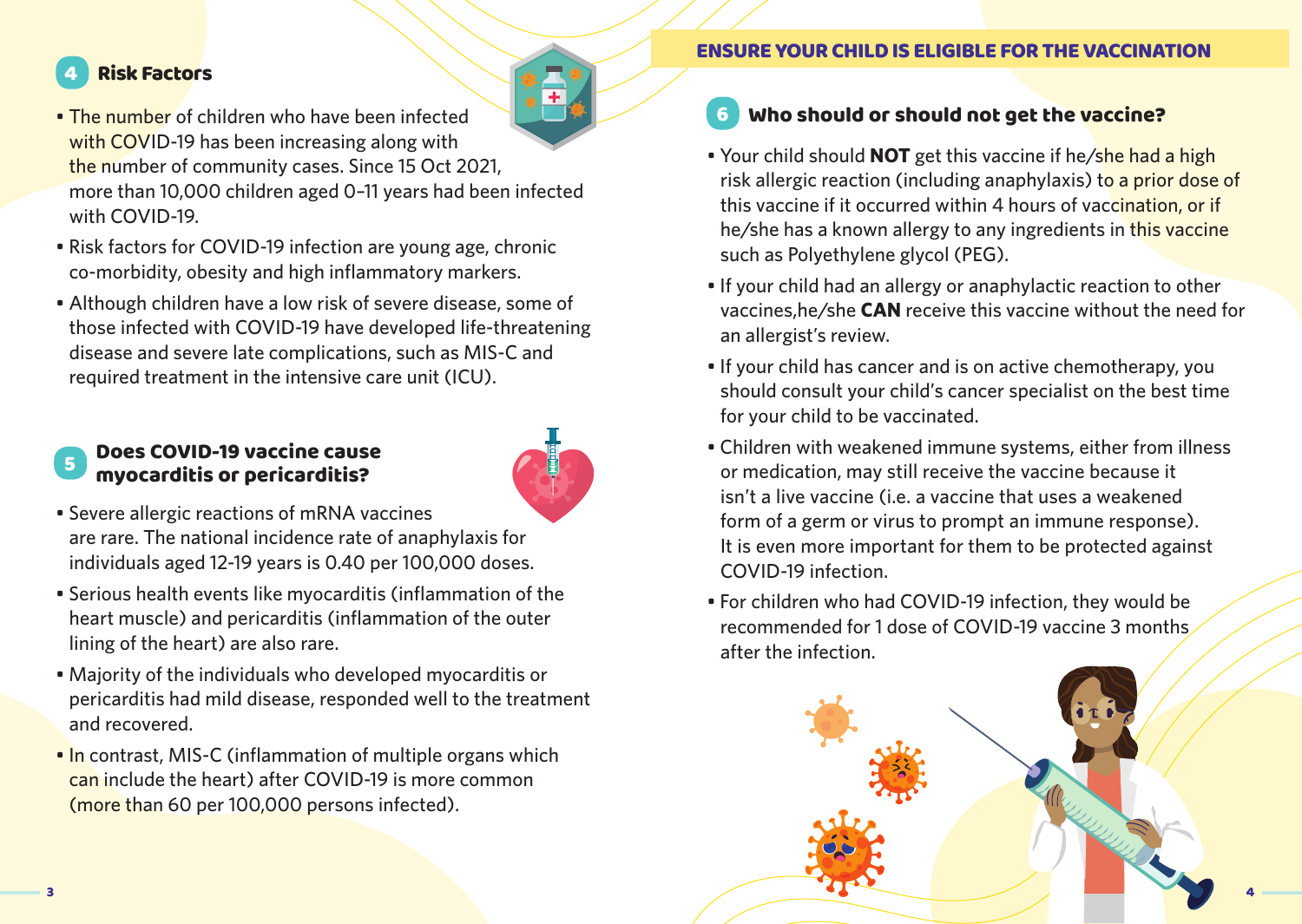## **After Vaccination**

- Advise your child to rest and avoid strenuous exercise for 2 weeks − no jogging, swimming, cycling, school PE or sports.
- Your child might have side effects but of most of them would be mild or moderate, and usually get better within a few days.
- Use the appropriate dosage of paracetamol for your child's weight for pain/fever; avoid NSAIDs like ibuprofen, ketoprofen, naproxen, and diclofenac in the 1-2 days after vaccination.

## Side effects

| Pain, redness, swelling | • Those with fever are advised     |
|-------------------------|------------------------------------|
| at the injection site   | to self-isolate at home until the  |
| Fever, chills           | fever subsides.                    |
| Headache, muscle pain,  | • Paracetamol dosed according to   |
| joint pain              | the child's weight as needed.      |
| <b>Tiredness</b>        | Rest                               |
| Lymph node swelling     | Usually gets better by itself in a |
| at neck or arms         | week or so                         |

**If you experience severe or unusual side effects, see your doctor, who will be able to advise you and report the side effects to HSA. You may also report side effects directly to HSA on a form by scanning this QR code.** 



#### See a doctor if:

- The side effects persist or get worse.
- Heart or chest symptoms such as chest pain, shortness of breath or abnormal heart beats develop.
- In very rare cases, this vaccine can cause severe allergic reactions, including difficulty breathing, swelling



of your face, throat, eyes or lips, a fast heartbeat, dizziness and weakness, a bad rash all over your body.

• If you experience a severe allergic reaction, seek medical attention immediately. Call 995 or go to the nearest A&E immediately. If you experience side effects after vaccination which are not listed above, please consult your doctor.